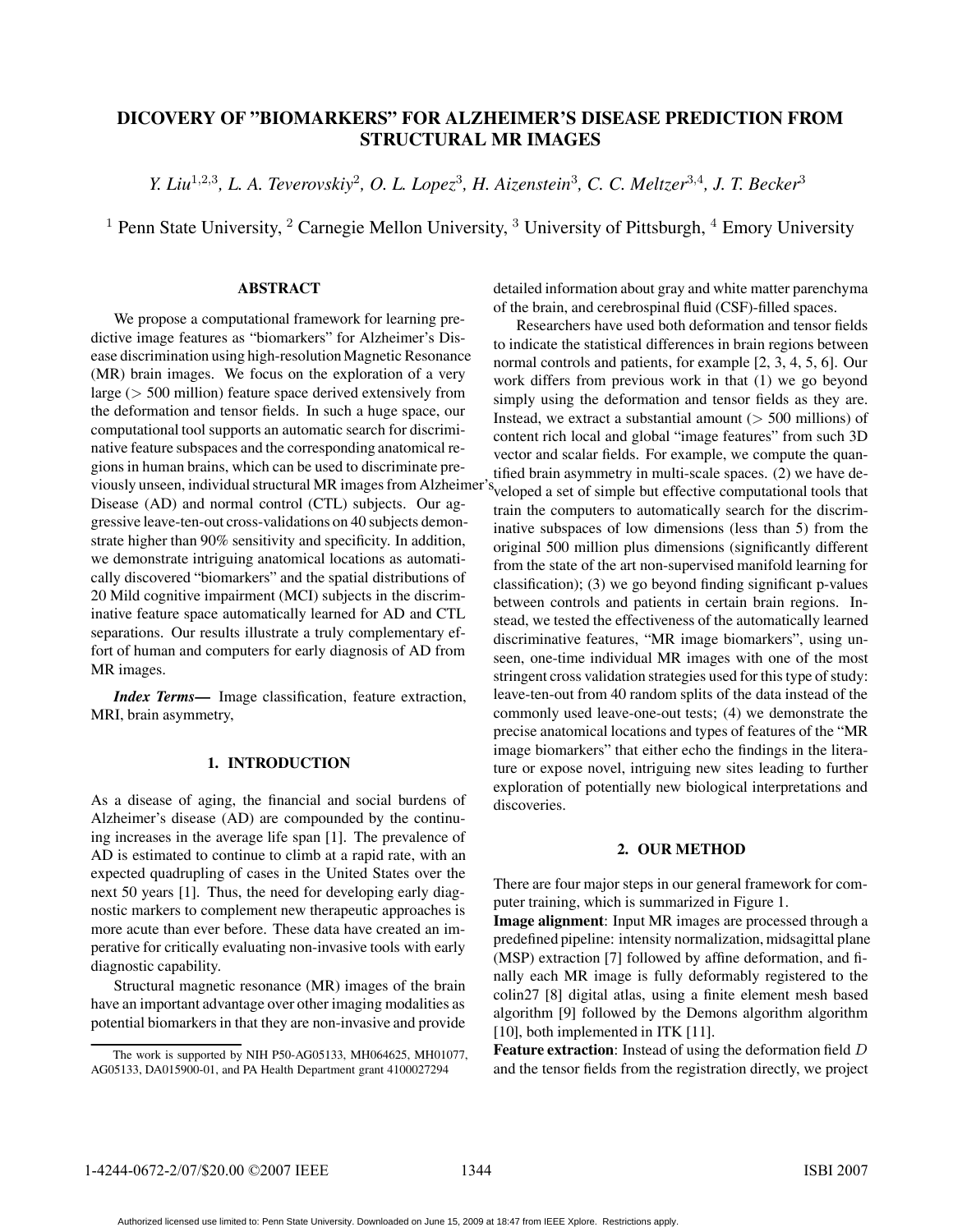

**Fig. 1**. An overview of our computational framework.

the 3D-vector fields into seven scaler fields: its  $X, Y, Z$  components,  $\theta$ ,  $\phi$  angles, the vector length, and the determinant of the Jacobian matrix of  $D$ . Furthermore, we use four levels of image pyramids. and four levels of voxel neighborhoods and within each neighborhood compute six types of statistical measures including: minimum, maximum, mean, variance, 3rd and 4th moments, plus all their corresponding asymmetry w.r.t. the MSP. Therefore, the total number of features reaches 584,617,824.

**Feature screening**: We use an *augmented variance ratio* (AVR) as  $AVR(F) = \frac{Var(S_F)}{\frac{1}{C} \sum_{i=1..C} \frac{Var(S_F)}{min_{i \neq j} (|mean_i(S_F) - mean_j(S_F)|)}}$ where

 $Var(S_F)$  is the cross-class variance of feature F,  $Var_i(S_F)$ and  $mean_i(S_F)$  are the within-class variance and mean of feature  $F$  for class  $i$  out of  $C$  distinct classes. Our experimental results demonstrate that AVR turns out to be an effective measure for our purposes in this experiment. Figure 3 demonstrates a pair of features is their relative AVR spaces where one of them is a good biomarker to discriminate AD from normal subjects.

**Subspace biomarker learning and cross-validation**: In addition to feature screening to rule out irrelevant feature dimensions, we have studied extensively the combination of different feature dimensions to form the most discriminative feature subspaces. Using different types of classifiers from K-nearest neighbor, decision tree, linear discriminative analysis (LDA) to SVM and boosting, we found that the simplest ones are the most effective (Section 3). We use the more stringent and statistically convincing 40-fold leave-ten-out cross validation instead of LOO.

#### **3. EXPERIMENTAL RESULTS**

#### **3.1. Data**

A set of 66 subjects are selected by experts from the Alzheimer's Disease Research Center. There are 20, 26 and 20 subjects

in normal controls (CTL), mild cognitive impairment (MCI) and diagnosed probable Alzheimer's Disease (AD) category respectively, matched on age, education and sex.

The MR image data were obtained on a 1.5 Tesla GE Signa scanner (GE Medical Systems, Milwaukee, MN) and acquired in three dimensions to obtain 120 thin, contiguous images throughout the entire brain. The contrast was designed to maximize the gray-white matter and CSF differences (TR=25, TE=5, slices  $> 1.5$ mm, 0 gap, 40E angle, FOV=24x18).

#### **3.2. Results**

During leave-ten-out cross validation, we randomly split the data set into two non-overlapping sets (training vs. testing) forty times. Each time, the discriminative features are relearned from the 30 MR images in the training set only. Then the learned top-N features (biomarkers) are used to classify the 10 unseen images. The mean and the variance of the sensitivity and specificity of the test images are computed and reported over the total number (40 times) of the random splits.

We use the K-nearest neighbor classifier (KNN) [12], with K varying from 1 to 25, in the top-N most discriminative feature space with N varying from 3 to 100 (Table 1). As a comparison, we also show the rates of using the Hippocampus volume of the same data (interactively segmented by human experts) as the discriminative measurements (bottom of Table 1).

**Table 1**. Leave-Ten-Out Cross Validation Results using KNN

| Feature               | Top-N    | <b>LTO Sensitivity</b> | <b>LTO</b> Specificity |
|-----------------------|----------|------------------------|------------------------|
|                       | Features | mean(std)              | mean(std)              |
| <b>Features</b>       | 3        | 88% (15%)              | 96% (0.7%)             |
| <b>Extracted from</b> | 5        | 88% (15%)              | 97% (0.5%)             |
| Deformation &         | 50       | 91% (12%)              | 99% (0.3%)             |
| <b>Tensor Fields</b>  | 100      | 90% (14%)              | 98% (0.4%)             |
| Hippocampus           |          | 71.8% (15.4%)          | 78.6%(7.9%)            |
| Volume (right         |          |                        |                        |
| Hippocampus           |          | $67.4\% (21\%)$        | $68\%(11.6\%)$         |
| Volume (left)         |          |                        |                        |

In addition, for the purpose of further understanding the effective combination of different types of non-redundant features and their anatomical relations, we carry out a feature subset selection process to find the best triplets in the top-N AVR-ranked features, with N varying from 30 to 100. We use the Linear Discriminant Analysis (LDA) Classifier and forward sequential feature subset selection strategy [12]. Consistent with our earlier work [13], more sophisticated classifiers do not provide better results. In each of the automatically selected triplet spaces, we are able to examine the distribution of the training and testing data, as well as how MCI subjects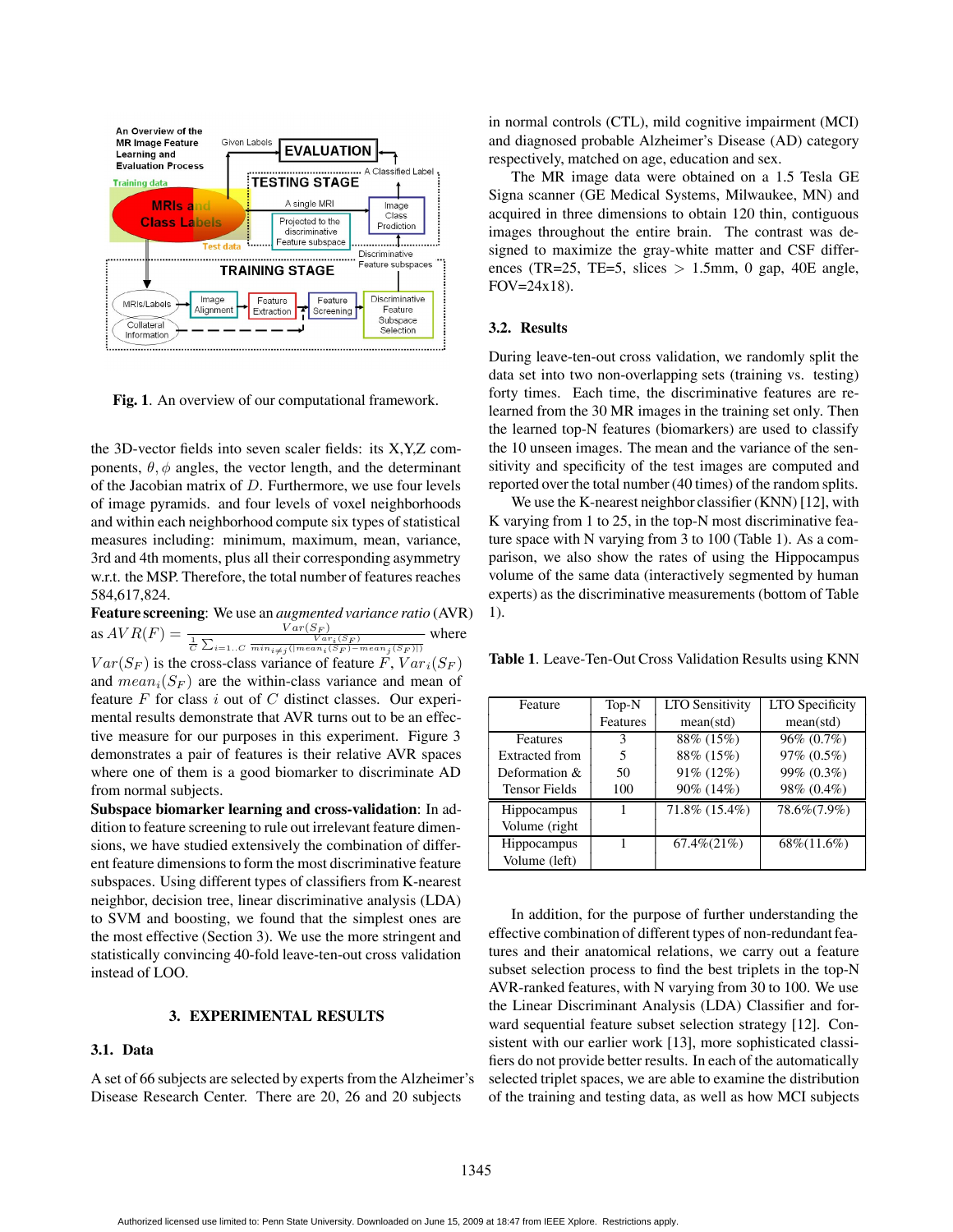are distributed in the discriminative feature spaces chosen for separating AD and normal controls (Figure 2).

Furthermore, to investigate the statistical stability of our results, we have also randomly permuted the labels of the MR images five times. Each time, perfect separations are achieved on the training data; however, the cross validation results on the previously unseen data are mean sensitivity and specificity  $= 50\%$ , indicating that the system performs no better than chance as expected.

Figure 4 demonstrates that, contrary to the common believe of the danger of the curse of dimensionality and random, absurd features, the top-100 most discriminative features cluster in three distinct locations. These features concentrate on the critical areas in memory and cognitive processes. The ventral striatum has connections with the basal forebrain, which is the most vulnerable area in Alzheimer's disease, since it is the area where the cholinergic neurons are located, and are usually affected in the presymptomic phase of Alzheimer's disease (Mesulam).

We run experiments on a 13-PC-cluster in parallel using non-optimized Matlab code. The cluster has 2.4 GHz Intel Xeon processors with 533 MHz front-side bus and 1GB of dual channel memory and an 80 Gb hard drive. It takes 7 hours for the registration of all data sets and 25 hours to generate all features (500 plus million). Thus there is a huge savings (e.g. 100/500 millions) in time during testing previously unseen MR images since we only need to compute those learned discriminative features on the test images. All timeconsuming computation is done off-line, during the training stage only.

### **4. CONCLUSION**

We have developed a computationally efficient approach for discovery of biomarkers of AD prediction from MR structural images. Our method has been tested stringently using leave-ten-out cross validations on unseen images with very promising results  $(> 90\%$  sensitivity and specificity). Our results demonstrate the power of having a large image feature set combined with effective feature reduction tools, and simple classifiers to reduce a massive feature set to a low dimensional, practically useful, set of biomarkers for future MR image classification. The discriminative anatomical locations automatically found provide reassurance from literature and intriguing new evidence for further exploration and interpretation of biological causes of AD and paths of conversions from MCI to AD.

#### **5. REFERENCES**

[1] R. Brookmeyer, S. Grey, and C. Kawas, "Projections" of alzheimer's disease in the united states and the public health impact of delaying disease onset," *Am J Public Health*, vol. 88, pp. 13371342, 1998.

- [2] C. Davatzikos, M. Vaillant, S. Resnick, J.L. Prince, S. Letovsky, and R.N. Bryan, "A computerized approach for morphological analysis of the corpus callosum," *Comp. Ass. Tomography.*, vol. 20, pp. 88–97, Jan./Feb. 1996.
- [3] A.M.C. Machado, J.C. Gee, and M.F.M. Campos, "Atlas warping for brain morphometry," *Proceedings of Medical Imaging, SPIE Press*, pp. 642–651, 1998.
- [4] C. Studholme, V. Cardenas, R. Blumenfeld, N. Schuff, H.J. Rosen, B. Miller, and M. Weiner, "Deformation tensor morphometry of semantic demnetia with quantitative validation," *NeuroImage*, vol. 22, pp. 1387–1398, 2004.
- [5] P.M. Thompson, W.P. Woods, M.S. Mega, and A.W. Toga, "Mathematical/computational challenges in creating deformable and probabilistic atlases of the human brain," *Human Brain Mapping*, vol. 9, pp. 81–92, 2000.
- [6] C. Davatzikos, "Whole-brain morphometric study of schizophrenia reveals a spatially complex set of focal abnormalities," *Archives of General Psychiatry*, 2005.
- [7] Y. Liu, R.T. Collins, and W.E. Rothfus, "Robust Midsagittal Plane Extraction from Normal and Pathological 3D Neuroradiology Images," *IEEE Transactions on Medical Imaging*, vol. 20, no. 3, pp. 175–192, March 2001.
- [8] CJ Holmes, R Hoge, L Collins, R Woods, AW Toga, and AC Evans, "Enhancement of mr images using registration for signal averaging," *J Comput Assist Tomogr*, vol. 22, no. 2, pp. 324–33, Mar-Apr 1998.
- [9] J.C. Gee and R.K. Bajcsy, "Elastic matching: Continuum mechanical and probabilistic analysis," 1998.
- [10] J.P. Thirion, "Image matching as a diffusion process: An analogy with maxwell's demons," *Medical Image Analysis*, vol. 2, no. 3, pp. 243–260, 1998.
- [11] L. Ibanez, W. Schroeder, L. Ng, and J. Cates, "Itk software guide," *Kitware, Inc.*, 2003.
- [12] R.O. Duda, P.E. Hart, and D.G. Stork, *Pattern Classiſcation*, John Wiley & Sons, New York, 2001.
- [13] Y. Liu, L. Teverovskiy, O. Carmichael, R. Kikinis, M. Shenton, C.S. Carter, V.A. Stenger, S. Davis, H. Aizenstein, J. Becker, O. Lopez, and C. Meltzer, "Discriminative mr image feature analysis for automatic schizophrenia and alzheimer's disease classification," in *7th International Conference on Medical Imaging Computing and Comptuer Assisted Intervention (MICCAI 2004)*. October 2004, pp. 378–385, Springer.

Authorized licensed use limited to: Penn State University. Downloaded on June 15, 2009 at 18:47 from IEEE Xplore. Restrictions apply.